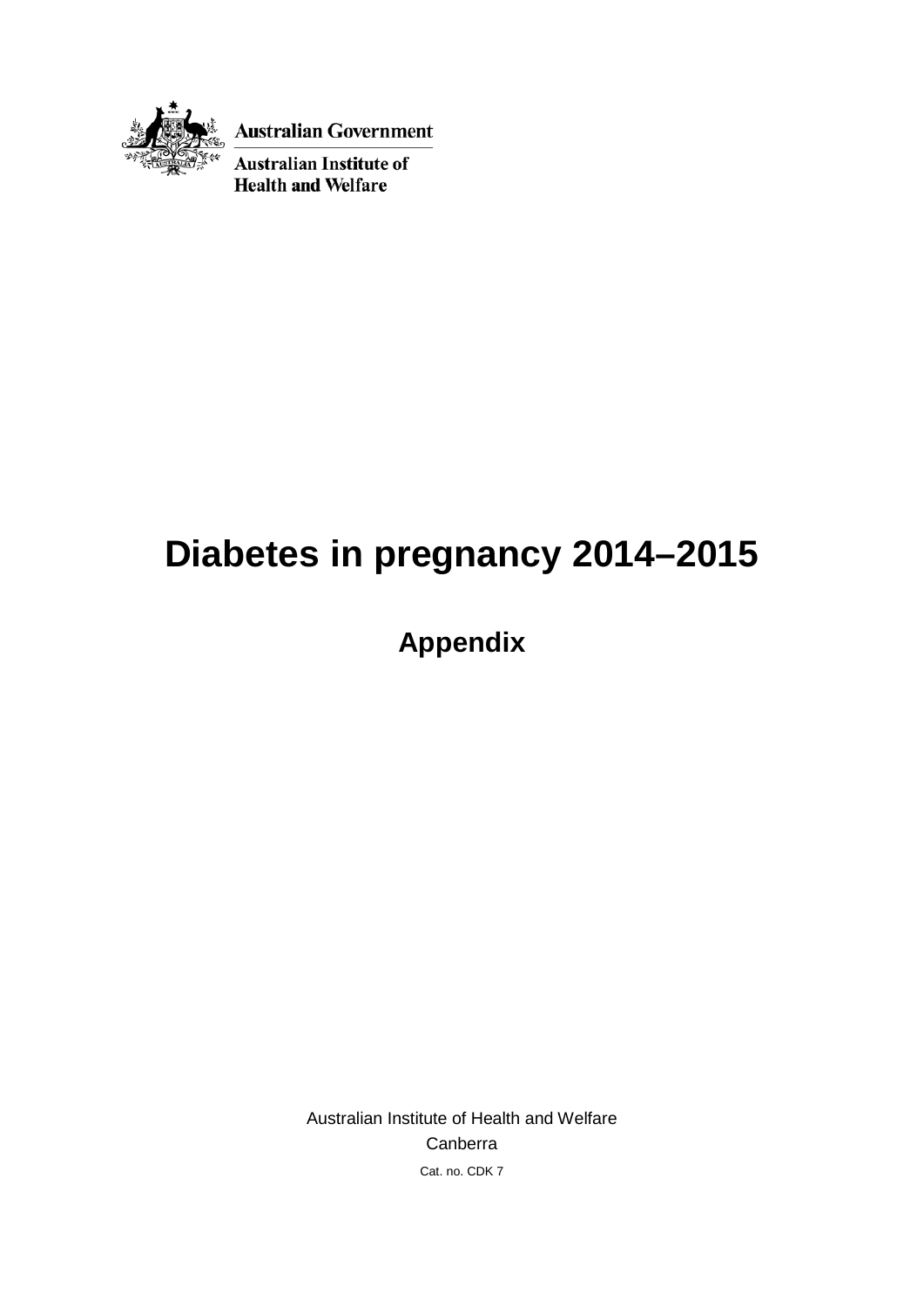## **Appendix: Methods and statistical notes**

This document outlines the data source and statistical methods for analysing the data presented in the accompanying Diabetes in pregnancy 2014–2015 bulletin. The population-level data on mothers with diabetes in pregnancy and outcomes for mothers and babies using the National Perinatal Data Collection (NPDC) is available in the Diabetes in pregnancy report available at [https://www.aihw.gov.au/reports/diabetes/diabetes-in](https://www.aihw.gov.au/reports/diabetes/diabetes-in-pregnancy-2014-2015/contents/summary)[pregnancy-2014-2015/contents/summary.](https://www.aihw.gov.au/reports/diabetes/diabetes-in-pregnancy-2014-2015/contents/summary)

### **National Perinatal Data Collection**

The data in the *Diabetes in pregnancy* report are from the AIHW NPDC, a national population-based cross-sectional collection of data on pregnancy and childbirth.

The NPDC includes records of all births (live birth and stillbirth) of at least 20 weeks' gestational age or weighing 400 grams or more at birth. The exceptions are Victoria and Western Australia, where births are included if gestational age is at least 20 weeks or, if gestation is unknown, birthweight is at least 400 grams.

Perinatal data are collected after each birth by midwives or other birth attendants from clinical and administrative records and information systems, including records of antenatal care, the care provided during labour, and the delivery and care provided after the birth.

Each state and territory has its own form and/or electronic system for collecting data, which are forwarded to the relevant state and territory health department to form the state or territory perinatal data collection. A standardised extract of electronic data from each state and territory collection is provided to the AIHW annually.

In 2014, a standard specification was introduced for the provision of diabetes status and diabetes type information to the NPDC. The result of these changes means that data before 2014 cannot be combined with data collected after 2014.

Additionally, the change in data collection increased the capture of women with diabetes in pregnancy, so cannot be compared with previous years.

For Victoria, information about diabetes status and diabetes type are not currently available in a format comparable with the specifications for the NPDC, so data are not available, and are excluded from analysis.

Due to the small number of recorded cases of mothers with pre-existing diabetes during pregnancy, results presented in this report are based on 2 years of combined data, from 1 January 2014 to 31 December 2015 (2014–2015).

The number of women who gave birth and had diabetes in pregnancy was ascertained where a woman who gave birth was identified as having a history of pre-existing diabetes or a pregnancy complicated by gestational diabetes.

Mothers with responses for pre-existing type 1 diabetes, pre-existing type 2 diabetes, and pre-existing unspecified diabetes were classified as having pre-existing diabetes for analysis.

Responses for gestational diabetes and no diabetes were used to define these groups. Responses for 'no diabetes' and 'not stated' could not be distinguished for Western Australia, so women with 'not stated' responses were included in the no diabetes group for this analysis.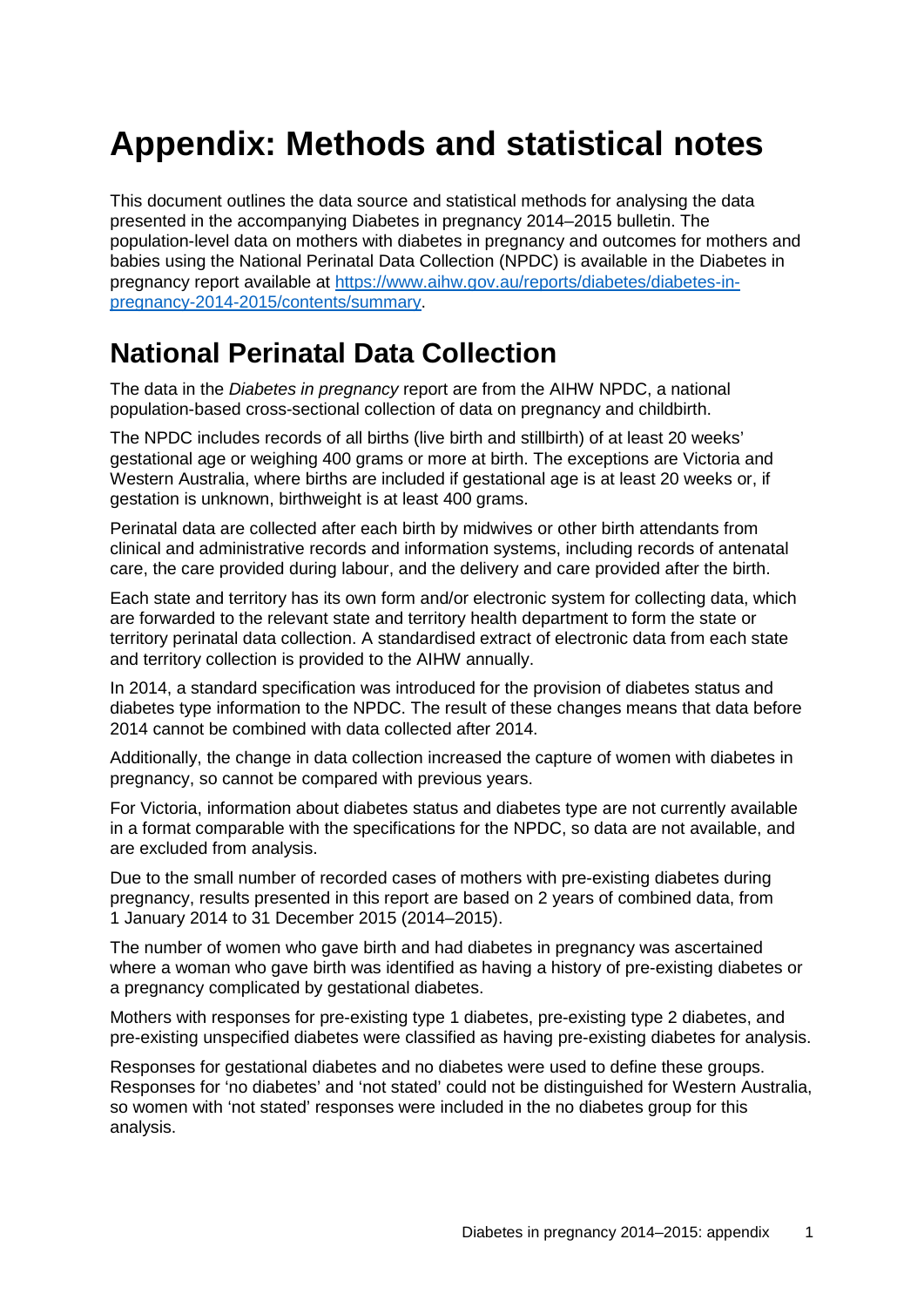An additional 568 women were classified as 'Other type of diabetes mellitus' which can represent a diverse range of conditions. These women were excluded from the study cohort. There were also 19 women with 'Not stated diabetes type', and these women were excluded from the study.

Detailed information on completeness, accuracy and other aspects of data quality for the NPDC is available in the 2014 and 2015 data quality statement at <http://meteor.aihw.gov.au/content/index.phtml/itemId/657522> and [http://meteor.aihw.gov.au/content/index.phtml/itemId/681798.](http://meteor.aihw.gov.au/content/index.phtml/itemId/681798)

### **Methods**

#### **Age-standardised proportions**

Direct age-standardisation was used in this report to remove the differences in age structure from the analysis, and highlight the contributions of diabetes to differences in the occurrence of effects of pregnancy, labour, and delivery between diabetes in pregnancy status groups.

The NPDC data show that women with diabetes and those with no diabetes have significantly different age distributions.

Of all women who gave birth, those with pre-existing diabetes and gestational diabetes tend to be older than women with no diabetes in pregnancy.

Age-standardisation was used to eliminate the differences in age from the analysis, to highlight how diabetes contributes to differences in the occurrence of effects of pregnancy, labour, and delivery between diabetes in pregnancy status groups.

Aboriginal and Torres Strait Islander women who gave birth were younger than non-Indigenous or other Australian women who gave birth. So, age-standardising these groups removed the influence of older or younger maternal age, making comparisons of outcomes on the basis of Indigenous status more valid.

Proportions have been calculated by dividing the number of cases of a particular outcome in a single diabetes in pregnancy status group (for example, pre-existing diabetes) by the total number of women who gave birth in a single diabetes pregnancy status group.

Denominator populations used to calculate proportions have been derived using the total number of women who gave birth or total number of births by the relevant maternal diabetes type.

Age-standardised proportions have been calculated using the direct method, using the 30 June 2001 Australian female estimated resident population, based on the 2001 Census as the standard population.

Due to the small number of women with pre-existing diabetes, age groups for women aged 15–24 and 35–44 have been combined into 10-year groups, with 5-year age groups used for those aged 25–29 and 30–34.

#### **Confidence intervals**

In the *Diabetes in pregnancy 2014–2015* bulletin, 95% confidence intervals were calculated around age-standardised proportions, to determine whether differences between diabetes pregnancy status groups were significant. A difference was deemed statistically significant if the 95% confidence intervals of the age-standardised proportions did not overlap.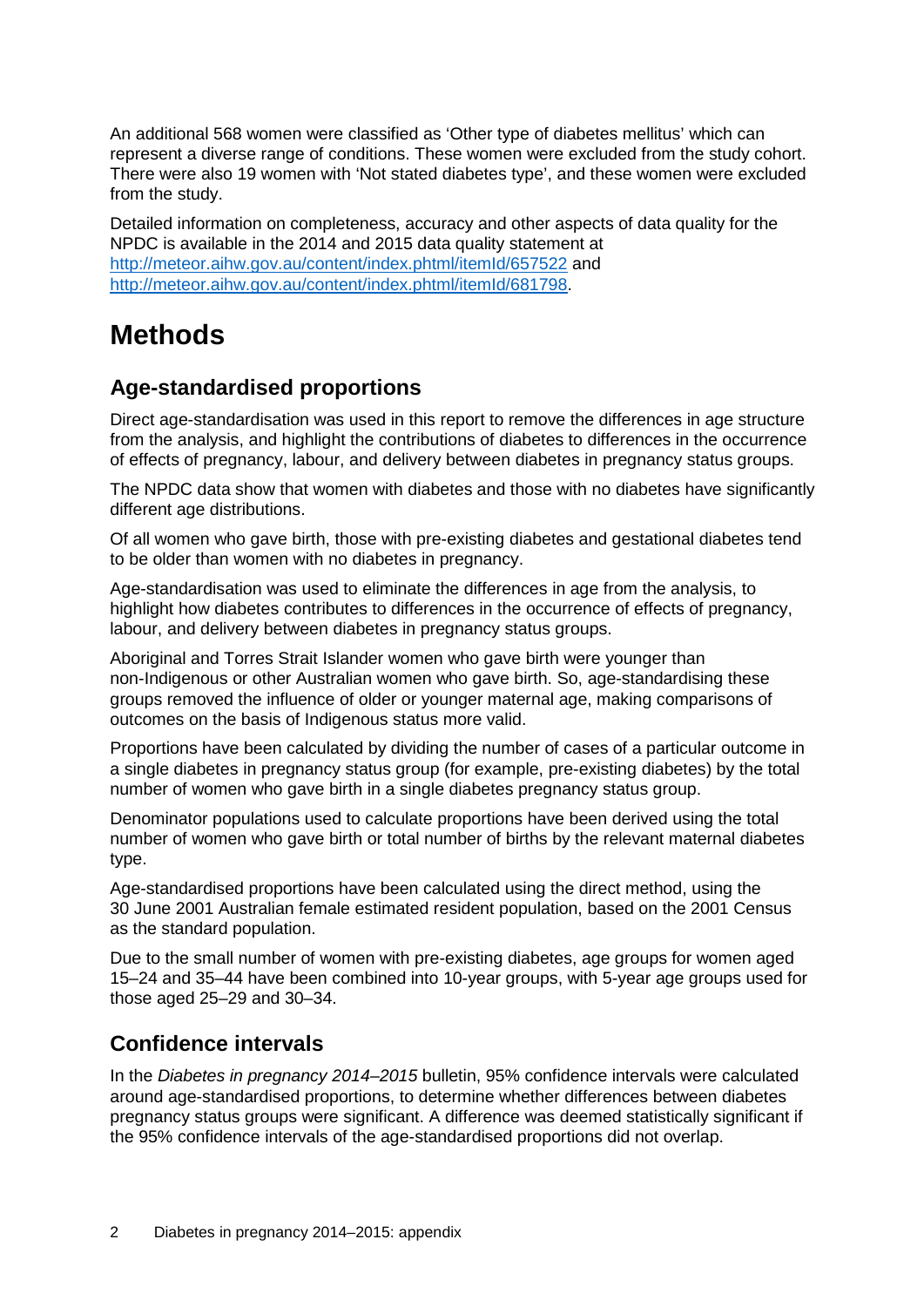Confidence intervals have not been presented in the *Diabetes in pregnancy 2014–2015* bulletin.

#### **Rate ratio**

Rate ratios are presented in the supplementary data tables for the *Diabetes in pregnancy 2014–2015* bulletin.

Rate ratio provides a measure of the relative gap in rates between 2 populations. In this report, rate ratios were calculated by dividing the proportion of the study population (for example, women with pre-existing diabetes) with a particular outcome (for example, induced labour) by the proportion of the standard population (women without diabetes) with the same characteristic. The same method was used to compare the age-standardised proportions of the diabetes in pregnancy status groups with a particular outcome within a specific population group (for example, the lowest socioeconomic area).

A rate ratio of 1 indicates that the incidence of the characteristic is the same in the study population (women with diabetes) and standard (women with no diabetes) populations. Rate ratios of greater than 1 indicate higher incidence in the study population; rate ratios of less than 1 indicate lower incidence in the standard population.

#### **Checking for confounders**

Given the strong relationship between Indigenous status or smoking status and poorer maternal and perinatal outcomes, stratification by Indigenous status or smoking status was done to check for potential confounding.

#### **Small numbers**

Data presented in the supplementary data tables for the *Diabetes and pregnancy 2014–2015* bulletin have not been published, in line with guidelines for protecting the privacy of individuals, where:

- cell values were less than 5 individuals
- the denominator for an age group was less than 30 individuals for calculating age-standardised rates
- the numerator for an age group was less than 20 individuals for calculating age-standardised rates.

Exceptions to this are small numbers in 'Other' and 'Not stated' categories. The cell with small numbers and at least 1 other cell in the same row and column are suppressed to prevent back-calculation.

Where 'n.p.' (not published) has been used to protect confidentiality, the suppressed numbers are included in the totals. Rate ratios have not been presented where numbers are supressed.

#### **Geography**

Geographic data are based on the usual residence of the mother. In 2014 and 2015, the usual residence of the mother is based on Statistical Area Level 2 of the Australian Bureau of Statistics' Australian Statistical Geography Standard edition 2011 for all states and territories. The except is the Australian Capital Territory, where data by remoteness and socioeconomic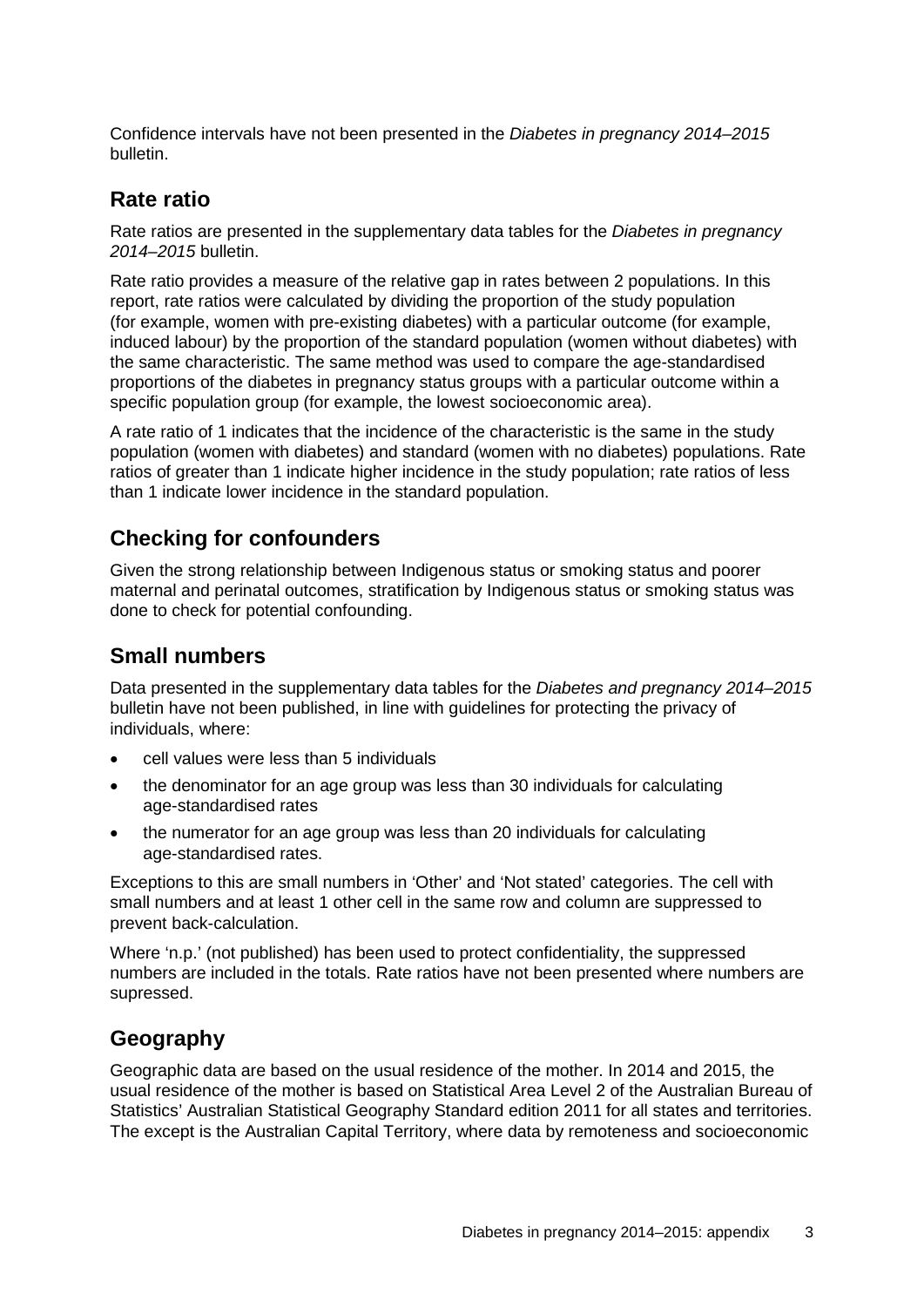status are based on Statistical Local Area of the Australian Standard Geographical Classification edition 2011.

#### **Remoteness area**

This report uses the Australian Statistical Geography Standard Remoteness Structure, which groups geographic areas into 6 classes of remoteness area based on their relative access to services, using the Accessibility/Remoteness Index of Australia.

The 6 classes are:

- *Major cities*
- *Inner regional*
- *Outer regional*
- *Remote*
- *Very remote*
- *Migratory* (ABS 2013a).

#### **Socioeconomic status**

The Socio-Economic Indexes for Areas (SEIFA) are measures of socioeconomic status (SES) that summarise various socioeconomic variables associated with disadvantage. Socioeconomic disadvantage is typically associated with low income, high unemployment, and low levels of education.

The SEIFA index used in this report is the 2011 SEIFA Index of Relative Disadvantage (IRSD) developed by the Australian Bureau of Statistics for use at Statistical Area Level 2 (all states and territories except the Australian Capital Territory), and Statistical Local Area (Australian Capital Territory only).

Since the IRSD summarises only variables that indicate disadvantage, a low score indicates that an area has many low-income families, many people with little training, and many people working in unskilled occupations. So this area may be considered disadvantaged relative to other areas.

A high score implies that the area has few families with low incomes, and few people with little or no training, or working in unskilled occupations. These areas with high index scores may be considered less disadvantaged relative to other areas.

A high score reflects a relative lack of disadvantage rather than advantage, and the IRSD relates to the average disadvantage of all people living in a geographic area, and cannot be presumed to apply to all individuals living within the area.

Population-based Australian cut-offs for SEIFA quintiles have been used in this report. This method ranks the SEIFA scores for a particular geography (for example, Statistical Area Level 2) from lowest to highest, and the geographical areas are divided into 5 groups, with about 20% of the population in each group.

The most disadvantaged group is referred to as the *lowest socioeconomic areas* and the least disadvantaged group is referred to as the *highest socioeconomic areas*.

For further information on SEIFA, see ABS 2013b.